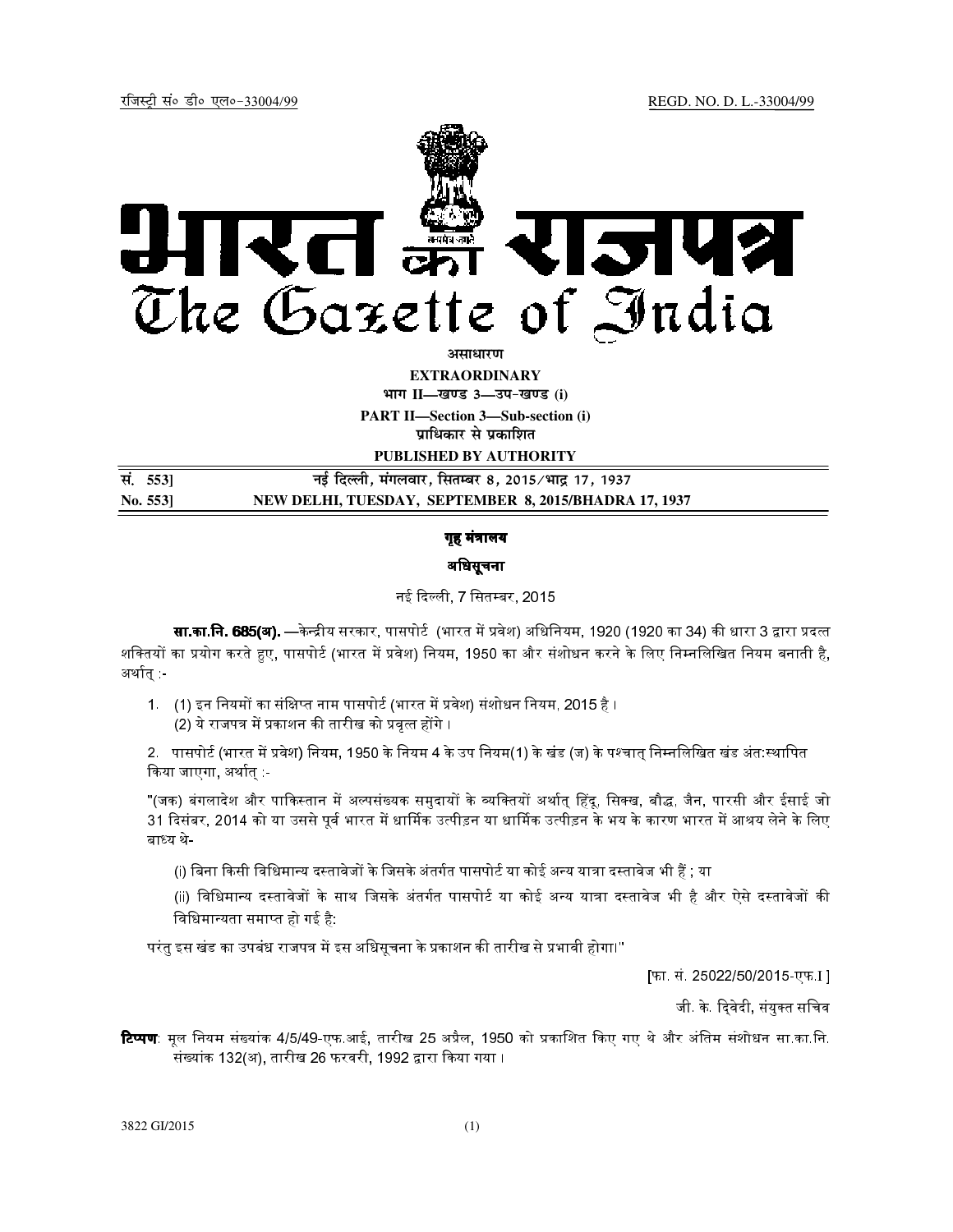### **MINISTRY OF HOME AFFAIRS NOTIFICATION**

#### New Delhi, the 7th September, 2015

**G.S.R. 685(E).—**In exercise of the powers conferred by section 3 of the Passport (Entry into India) Act, 1920 (34 of 1920), the Central Government hereby makes the following rules further to amend the Passport (Entry into India) Rules, 1950, namely:-

- 1. (1) These rules may be called the Passport (Entry into India) Amendment Rules, 2015.
	- (2) They shall come into force on the date of their publication in the Official Gazette.
- 2. In the Passport (Entry into India) Rules, 1950, in rule 4, in sub-rule (1), after clause (h), the following clause shall be inserted, namely:-

"(ha) persons belonging to minority communities in Bangladesh and Pakistan, namely, Hindus, Sikhs, Buddhists, Jains, Parsis and Christians who were compelled to seek shelter in India due to religious persecution or fear of religious persecution and entered into India on or before the 31st December, 2014-

- (i) without valid documents including passport or other travel documents; or
- (ii) with valid documents including passport or other travel document and the validity of any of such documents has expired:

Provided that provision of this clause shall take effect from the date of publication of this notification in the Official Gazette."

[F. No. 25022/50/2015-F.I]

G. K. DWIVEDI, Jt. Secy.

**Note :** The principal rules were published vide number 4/5/49-F.I, dated the 25th April, 1950 and last amended vide number G.S.R. 132(E), dated the 26th February, 1992.

### आदेश

### नई दली, 7 िसतबर, 2015

<mark>सा.का.नि. 686(अ).—</mark>केन्द्रीय सरकार, विदेशियों विषयक अधिनियम, 1946 (1946 का 31) की धारा 3 द्वारा प्रदत्त शक्तियों का प्रयोग करते हुए, विदेशियों विषयक आदेश, 1948 का और संशोधन करने के लिए निम्नलिखित आदेश करती है, अर्थात् :-

- 1. (1) इस आदेश का संक्षिप्त नाम विदेशियों विषयक (संशोधन) आदेश, 2015 है । (2) ये राजपत्र में प्रकाशन की तारीख को प्रवृत्त होंगे ।
- 2. विदेशियों विषयक आदेश, 1948 के पैरा 3 के पश्चात, निम्नलिखित पैरा अंत:स्थापित किया जाएगा, अर्थात :-

"(3क) **विदेशियों के कतिपय वर्ग को छूट-** (1) बंगलादेश और पाकिस्तान में अल्पसंख्यक समुदायों के व्यक्तियों अर्थात् हिंदू, सिक्ख, बौद्ध, जैन, पारसी और ईसाई जो 31 दिसंबर, 2014 को या उससे पूर्व भारत में धार्मिक उत्पीड़न या धार्मिक उत्पीड़न के भय के कारण भारत में आश्रय लेने के लिए बाध्य थे**-**

(क) बिना किसी विधिमान्य दस्तावेजों के जिसके अंतर्गत पासपोर्ट या कोई अन्य यात्रा दस्तावेज भी हैं और जो पासपोर्ट (भारत में प्रवेश) अधिनियम, 1920 (1920 का 34) की धारा 3 के अधीन बनाए गए पासपोर्ट (भारत में प्रवेश) नियम, 1950 के नियम 3 के उपबंधों से नियम 4 के अधीन छूट प्राप्त हैं; या

(ख) विधिमान्य दस्तावेजों के साथ जिसके अंतर्गत पासपोर्ट या कोई अन्य यात्रा दस्तावेज भी है और ऐसे दस्तावेजों की विधिमान्यता समाप्त हो गई है,

विदेशियों विषयक अधिनियम, 1946 और, यथास्थिति, ऐसे दस्तावेजों के बिना या उन दस्तावेजों की समाप्ति के पश्चात्र भारत में उनके रहने के संबंध में उनके अधीन किए गए आदेशों के उपबंधों के लागू होने से राजपत्र में इस आदेश के प्रकाशन की तारीख से छूट प्रदान की जाती है।"

[फा. सं. 25022/50/2015-एफ. I]

जी के. दिवेदी संयुक्त सचिव

**टिप्पण**: मूल आदेश भारत के राजपत्र, में सं. 9/9/46 राजनीतिक, (ईडब्ल्यू) तारीख 14 फरवरी 1948 में प्रकाशित किया गया था और अंतिम संशोधन सा. का. नि. सं. 56(अ), तारीख 24 जनवरी, 2008 द्वारा किया गया ।